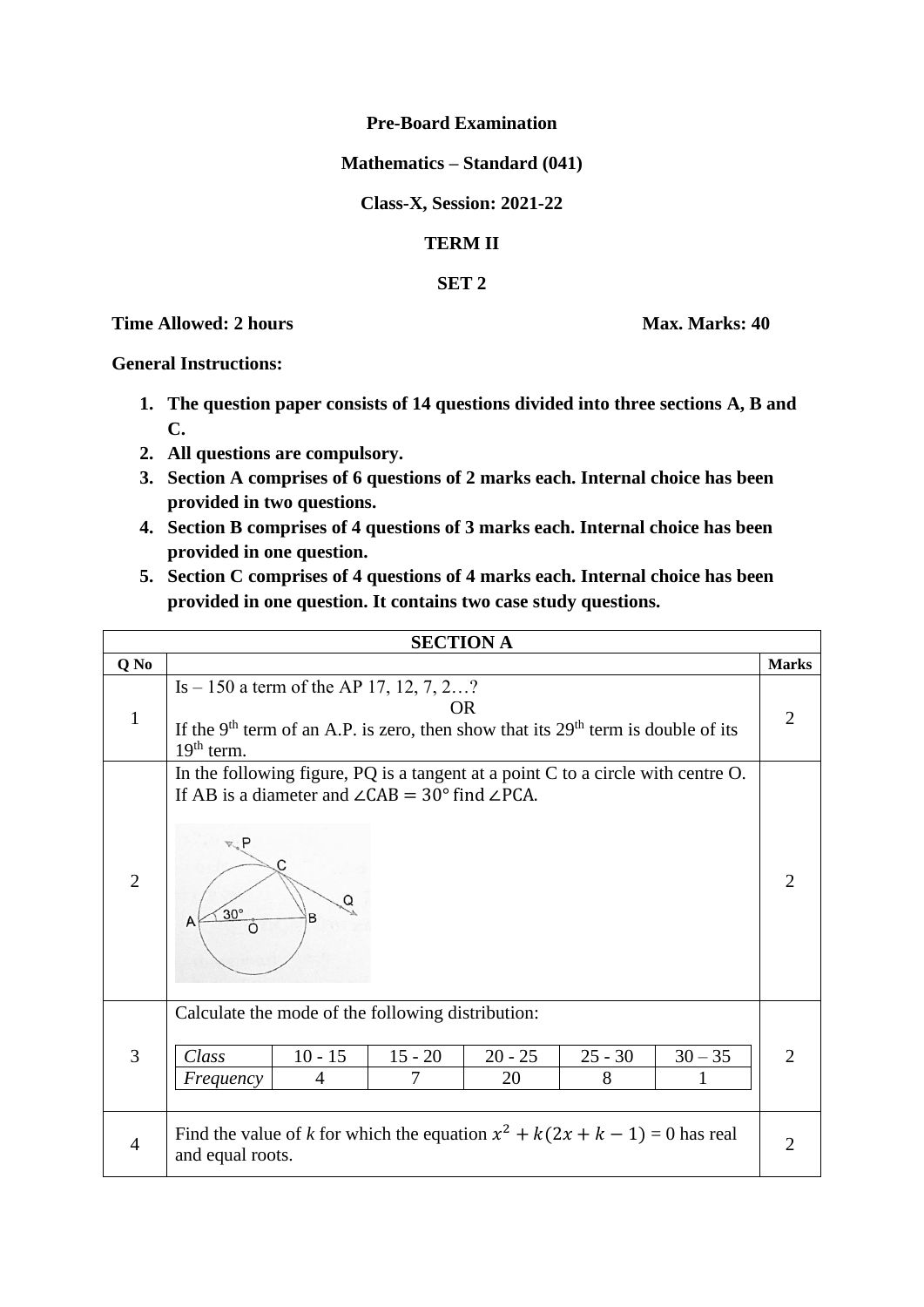| 5      | The dimensions of a metallic cuboid are 100 $cm \times 80$ $cm \times 64$ $cm$ . It is<br>melted and recast into a cube. Find the surface area of the cube.                                                                                                                                                                                                                                                        |                 |                 |                 |                  |                 |                 |                                                                                                 |  | $\overline{2}$ |  |  |
|--------|--------------------------------------------------------------------------------------------------------------------------------------------------------------------------------------------------------------------------------------------------------------------------------------------------------------------------------------------------------------------------------------------------------------------|-----------------|-----------------|-----------------|------------------|-----------------|-----------------|-------------------------------------------------------------------------------------------------|--|----------------|--|--|
| 6      | Solve for $x : x^2 - 2ax - (4b^2 - a^2) = 0$ .<br><b>OR</b><br>Had Meena scored 10 more marks in her Mathematics test out of 30 marks, 9<br>times these marks could have been the square of her actual marks. How<br>many marks did she get in the test?                                                                                                                                                           |                 |                 |                 |                  |                 |                 |                                                                                                 |  |                |  |  |
|        | <b>SECTION B</b>                                                                                                                                                                                                                                                                                                                                                                                                   |                 |                 |                 |                  |                 |                 |                                                                                                 |  |                |  |  |
| Q No   |                                                                                                                                                                                                                                                                                                                                                                                                                    |                 |                 |                 |                  |                 |                 |                                                                                                 |  | <b>Marks</b>   |  |  |
| $\tau$ | value of p.<br>Class<br>Frequency                                                                                                                                                                                                                                                                                                                                                                                  | $0 - 20$        | 17              | $20 - 40$<br>p  | $40 - 60$<br>32  |                 | $60 - 80$<br>24 | The arithmetic mean of the following frequency distribution is 50. Find the<br>$80 - 100$<br>19 |  | 3              |  |  |
| 8      | From a point on the ground, the angles of elevation of the bottom and the top<br>of a transmission tower fixed at the top of a 20 m high building are 45° and<br>60° respectively. Find the height of the tower. [Use $\sqrt{3} = 1.732$ ]<br><b>OR</b><br>An observer 1.5 m tall is 20.5 m away from a tower 22 m high. Determine<br>the angle of elevation of the top of the tower from the eye of the observer. |                 |                 |                 |                  |                 |                 |                                                                                                 |  | 3              |  |  |
| 9      | Draw a circle of radius 4 cm. Construct a pair of tangents to it, the angle<br>between which is 60°. Measure the distance between the centre of the circle<br>and the point of intersection of the tangents.                                                                                                                                                                                                       |                 |                 |                 |                  |                 |                 |                                                                                                 |  | 3              |  |  |
| 10     | The percentage of marks obtained by 100 students in an examination are<br>given below:<br>$%$ marks<br>obtained<br>No. of<br>students<br>Determine the median percentage of marks.                                                                                                                                                                                                                                 | $30 - 35$<br>14 | $35 - 40$<br>16 | $40 - 45$<br>18 | $45 - 50$<br>23  | $50 - 55$<br>18 | $55 - 60$<br>8  | $60 - 65$<br>3                                                                                  |  | 3              |  |  |
|        |                                                                                                                                                                                                                                                                                                                                                                                                                    |                 |                 |                 | <b>SECTION C</b> |                 |                 |                                                                                                 |  |                |  |  |
| Q No   |                                                                                                                                                                                                                                                                                                                                                                                                                    |                 |                 |                 |                  |                 |                 |                                                                                                 |  | <b>Marks</b>   |  |  |
| 11     | If the sum of first 4 terms of an AP is 40 and that of first 14 terms is 280.<br>Find the sum of its first n terms.                                                                                                                                                                                                                                                                                                |                 |                 |                 |                  |                 |                 |                                                                                                 |  | $\overline{4}$ |  |  |
| 12     | In the following figure, XY and X'Y' are two parellel tangents to a circle<br>with centre O and another tangent AB with point of contact C intersecting<br>XY at A and X'Y' at B. Prove that $\angle AOB = 90^\circ$ .<br>$\leftarrow$<br>O<br>$\mathbf{x}'$<br>$\mathbf Q$                                                                                                                                        |                 |                 |                 |                  |                 |                 |                                                                                                 |  | 4              |  |  |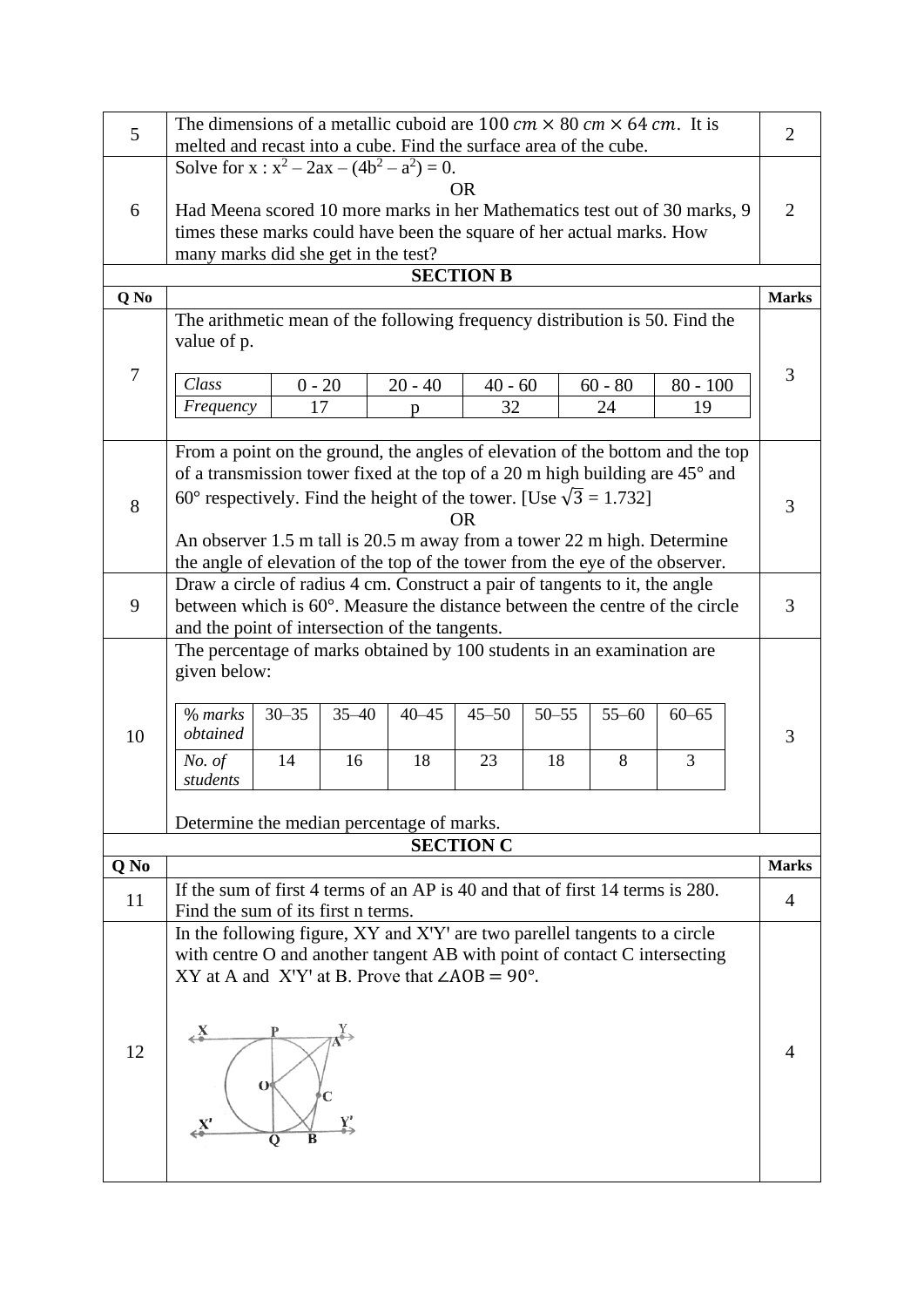